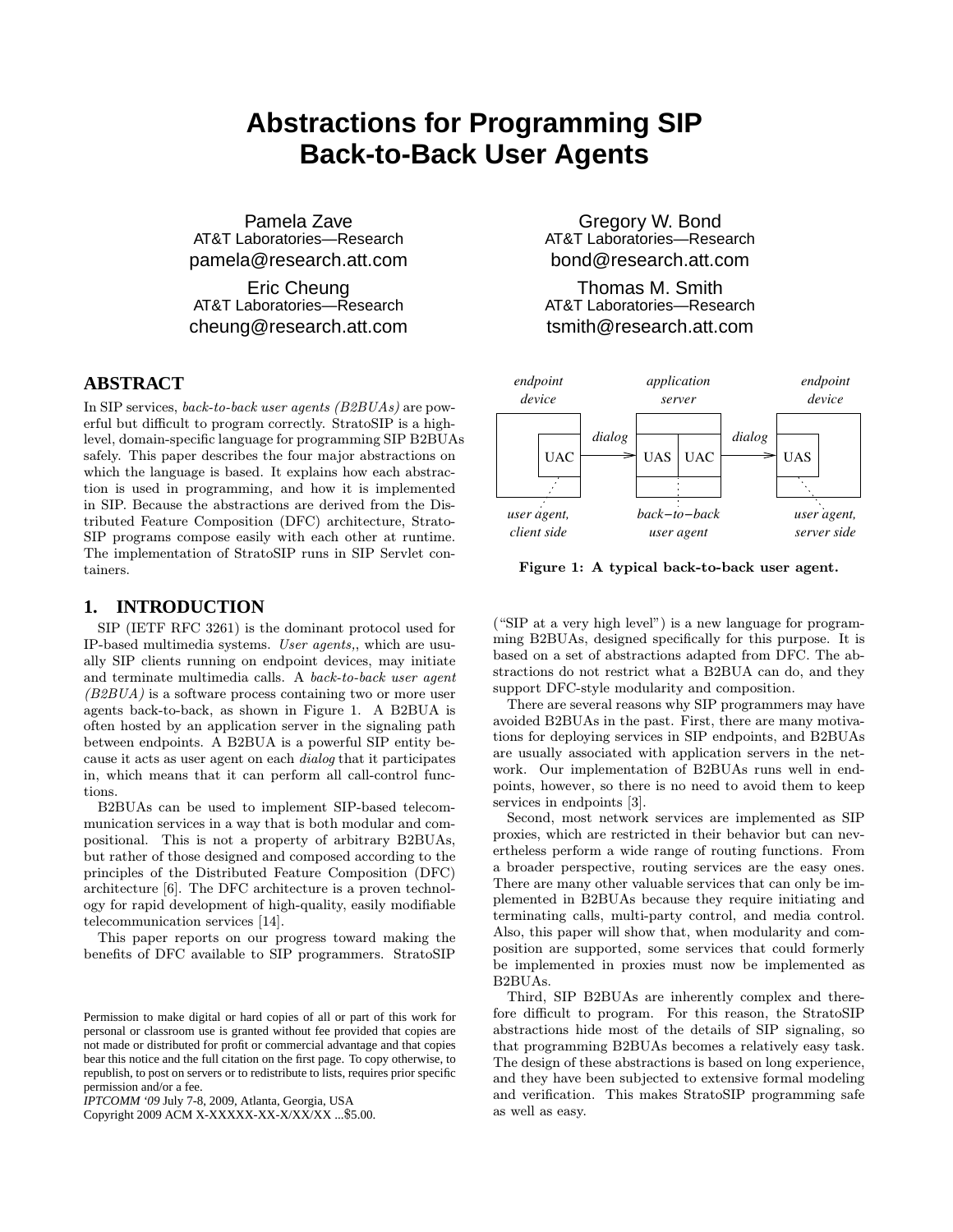

Figure 2: A DFC usage with three feature boxes.  $A, B$ , and  $C$  are endpoint devices.

Fourth, B2BUAs appear to present a danger of disrupting end-to-end signaling. Our implementation of StratoSIP is designed to preserve correct end-to-end behavior of SIP signaling (except when that disruption is an intentional effect of the B2BUA's function and purpose). Like the other signaling properties of our implementation, important aspects of end-to-end correctness have been modeled and verified.

The main focus of this paper is the abstractions in StratoSIP that make B2BUAs easy and safe to program, and make them composable modules within the DFC architecture. Section 2 introduces the most relevant aspects of DFC. Section 3 gives an overview of StratoSIP programs, while Sections 4 through 7 present the four principal abstractions in StratoSIP. Section 8 describes our implementation of StratoSIP, which runs in SIP Servlet containers. The remainder of the paper discusses related and future work.

# **2. MODULARITY AND COMPOSITION IN THE DFC ARCHITECTURE**

Modularity and composition in StratoSIP are adapted from modularity and composition in the Distributed Feature Composition (DFC) architecture. This section gives a brief overview of how DFC achieves these goals.

The unit of modularity is a feature, which can be any increment of functionality that modifies or enhances basic connection service between two telecommunication endpoints. According to the DFC architecture, in the presence of features telecommunication service is provided by a graph called a usage, as shown in Figure 2. The nodes of a usage are feature boxes, and each feature box is a concurrent software process that implements a separate feature.

The edges of a DFC usage graph are complete internal calls providing two-way, reliable, FIFO signaling connections. This means that each feature box is a signaling endpoint for the internal calls that it participates in. The word "call" in internal call emphasizes the fact that signaling along each edge conforms to a protocol that is based on common telephony protocols. The word "internal" is used to distinguish an edge in the graph from the informal, endto-end meaning of "call" in telecommunications. A DFC process sends a setup message to initiate an internal call.

The DFC messages include status indicators, the two most important of which are avail and unavail. The avail message travels from the callee or receiving end of a call to the caller or initiating end. It indicates that the entity identified by the target address is available for communication. Its dual

is unavail, which indicates that the targeted entity is not available.

The DFC messages also include messages that set up and tear down media channels between endpoints connected by signaling paths.

The goals of DFC are modularity and composition. Modularity is achieved when a feature can be designed and implemented independently of all other features, and when features can be added to a system or deleted from it without changing other features. Composition is achieved when all the features applicable in a situation work properly in a cooperative and synergistic way.

A well-designed DFC feature box has the properties of transparency, autonomy, and context-independence. The next few paragraphs define these properties and explain how they contribute to modularity and composition.

Transparency means that when a feature box is not actively performing its intended function, it is unobservable by other boxes in the graph. It is acting as an identity element. Transparency supports composition by ensuring that an inactive feature does not interfere with active elements in a usage.

Autonomy means that when a feature needs to perform some function, it does so without help from other boxes. A DFC feature box can act autonomously because it sits in a signaling path between endpoint devices, where it can observe all the messages that travel between them. Because it is a protocol endpoint, it can absorb or generate any messages that it needs to. It can even reconfigure the usage by tearing down some internal calls and setting up others. Autonomy supports modularity by making a feature box self-contained.

Context-independence means that a feature does not know or need to know what is at the other ends of the internal calls it is participating in—those calls might lead to endpoint devices or to other feature boxes. This is essential for composition because it means that a box reacts identically to a stimulus from an endpoint device or from another feature box.

For example, consider the Record Voice Mail (RVM) and Quiet Time  $(QT)$  features serving endpoint device  $B$ , as seen in Figure 2. RVM is initially transparent. It reacts to unavail by placing a new call to a voicemail resource, and connecting the caller with the resource so that the caller can record a voice message. When Quiet Time is enabled, as soon as it receives an incoming call, it connects the caller to a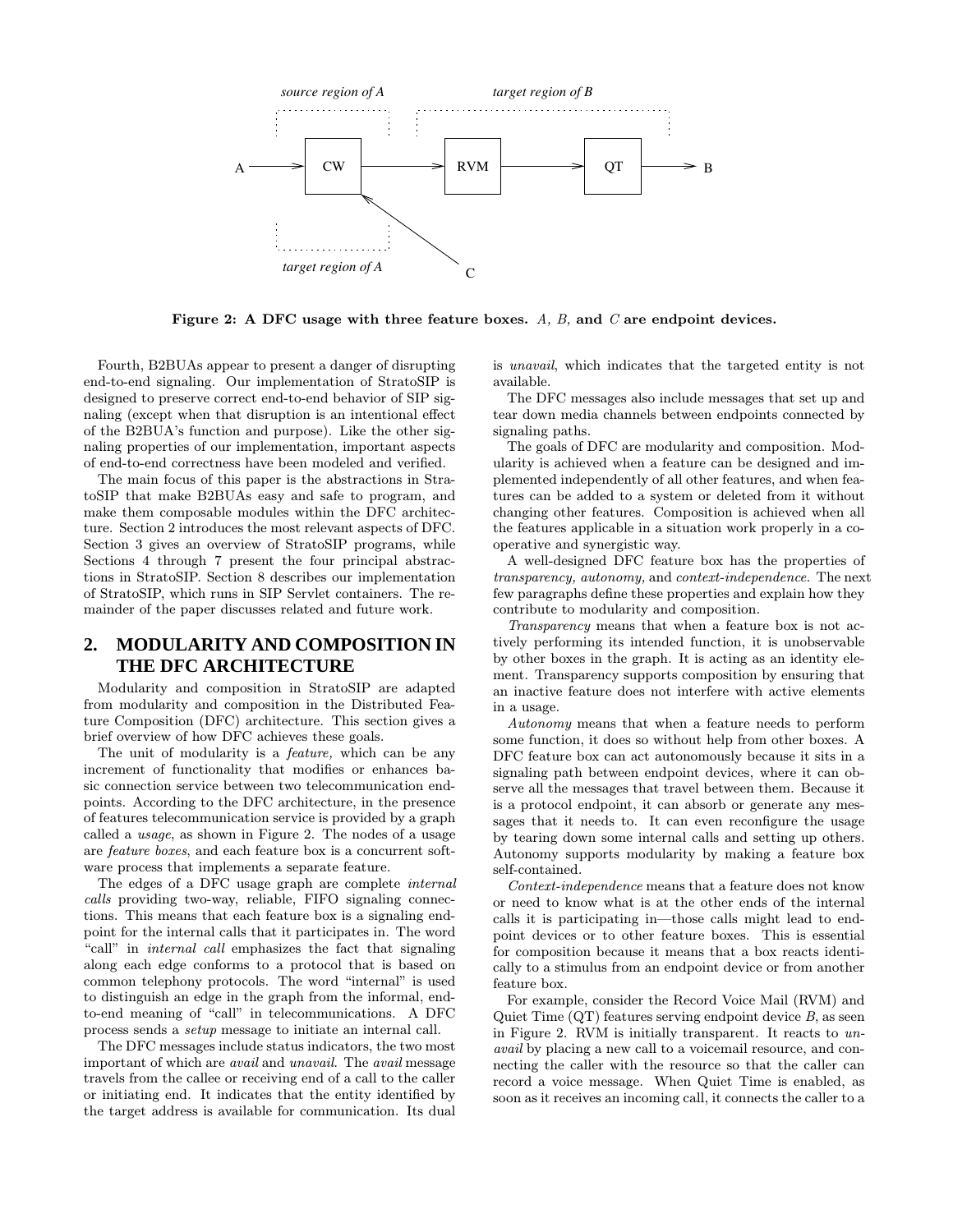media server that implements an interactive voice-response session. The server announces that the subscriber wishes not to be disturbed unless the call is urgent, then prompts for a touch-tone choice. If the caller says the call is urgent, then QT disconnects the server, places a transparent outgoing call, and goes permanently transparent. If the caller says the call is not urgent, then QT sends *unavail* upstream, tears down its incoming call, and terminates itself.<sup>1</sup>

Either of RVM and QT behave correctly and make perfect sense acting alone. They also behave well when composed, because of context-independence. If RVM receives an unavail from downstream, it does not know or care whether that message was generated by the callee's endpoint device, QT, or some other feature box. In all cases it gives the caller an opportunity to record a voice message.

A DFC usage is assembled dynamically and evolves over time. The mechanism for assembling usages is the DFC routing algorithm, executed by a DFC router. A DFC router has a different purpose from IP routers. The purpose of an IP router is to find the destination of a message, while the purpose of a DFC router is to insert feature boxes in the paths of setup messages.

Each time a box sends a setup message, that message goes to a DFC router that chooses a box to receive it, and forwards the setup to the receiving box. Then the receiving box sends an acknowledgment directly to the sending box, and an internal call is formed between them.

Every continuous routing chain from one endpoint to another contains a source region and a target region. The source region comes first; it contains feature boxes working on behalf of the source address in its role as caller. The target region contains feature boxes working on behalf of the target address in its role as callee. Each address subscribes to some (possibly empty) set of feature box types in each region. In the figure, the routing chain from A to B has Call Waiting (CW) in the source region of A, and RVM and QT in the target region of B.

A simple routing chain from endpoint to endpoint begins when the calling endpoint creates a setup message with the new method and sends it to a DFC router. To continue the chain, a feature box takes a setup message it has received and applies the continue method to it. The continue method returns a setup message that is suitable for continuing a chain rather than starting a new one, and the box then sends it to a DFC router.

Correct composition of features depends on assembling the boxes of a region in the correct order. For example, RVM and QT only interact correctly if RVM comes first. This order is governed by a precedence relation in router data.

Feature box types fall into two categories: free and bound. When a DFC router is working on a setup message and selects a free box type as its destination, the router creates a new feature box (program object) as an instance of its type. Thus each free feature box is a transient, anonymous instantiation of its type. Bound feature boxes are different because, for each address subscribing to a bound feature box type (in either region), there is at most one instance of that box type at any time. When a router is working on a setup message and selects a bound box type as its destination, if there is currently an instance of the bound box for that address, then the setup goes to the existing instance.

In Figure 2, CW is a bound box type. As often happens, A subscribes to it in both source and target regions, because Call Waiting should be applicable to both outgoing and incoming calls. Because CW is bound,  $C$ 's call to  $A$  is routed to this instance in A's target region. This allows A to use  $CW$  to switch between  $B$  and  $C$  if desired. The routing chain from  $C$  to  $A$  has no features in the source region of  $C$ , and CW in the target region of A.

There are other aspects of DFC routing, but this brief introduction should be sufficient because this paper focuses on signaling. Taken as a whole, the DFC routing algorithm supports transparency, autonomy, and context-independence of feature boxes.

### **3. STRATOSIP PROGRAMS**

A StratoSIP program defines a SIP B2BUA that approximates a DFC feature box. A DFC internal call becomes an invite dialog in SIP.

The implementation of StratoSIP requires only the SIP messages used in the general SIP standard RFC 3261. StratoSIP also handles some additional message types, as discussed in Section 7.

Semantically, a StratoSIP program is a sequential, deterministic finite-state machine. Figures 3 and 4 are StratoSIP programs in graphic form. A black dot is an initial state, while the labeled states are *stable* states. The program implementation has an input queue for each established invite dialog, and one for incoming invite messages that establish new dialogs.

Each explicit state transition is labeled by a guard, optionally followed by a slash and a list of actions. The execution cycle of a StratoSIP program is as follows. In a quiescent state, if there is a message in one or more input queues, the program chooses among the nonempty input queues. It takes a message from the chosen queue and finds the unique transition—which may be explicit or implicit whose guard is made true by the message. It then executes that transition, which may entail a state change and many actions, both explicit and implicit. When all of these actions have been performed, the program becomes quiescent and is ready to process the next input.

Note that this cycle definition automatically makes the program input-enabled, which means that it can read and process any message from any input queue at any time. We add to this definition the constraint that the language implementation must choose fairly among the input queues. With this constraint, we have a guarantee that there is no deadlock or livelock among B2BUAs.

The Attended Transfer (AT) feature enables a trainee agent in a customer-service center to transfer a customer call to a more experienced agent. The Attended Transfer program (Figure 3) is used in examples throughout this paper. Initially the feature receives an invite from a customer, labels the dialog it initiates c, and continues it transparently to a trainee agent t. Once customer and trainee are Talking, the trainee can use a Web interface to move into a Consulting state, in which the customer is on hold and the trainee is talking to an expert agent  $(e)$ . After consulting with the expert, the trainee can resume talking to the customer, or

<sup>1</sup>Note that usages are dynamic, evolving as the features perform their functions. Thus any picture of a usage is a snapshot. Figure 2 is only accurate with respect to  $A$  and  $B$  after QT places a transparent outgoing call and before this call fails or is disconnected.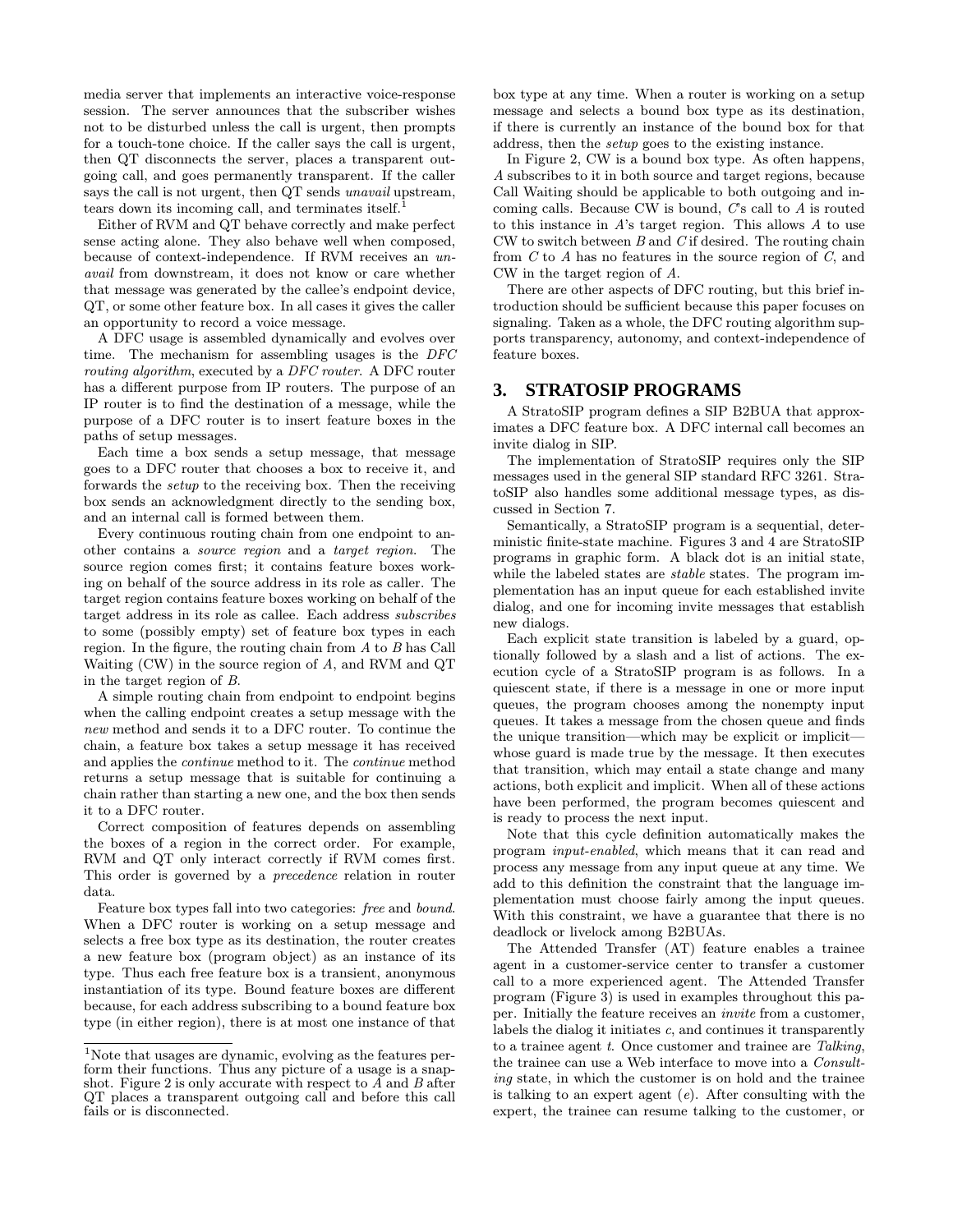

Figure 3: StratoSIP program for the Attended Transfer feature.

transfer the customer to the expert. If the customer gets tired of waiting and hangs up during the consultation, then trainee and expert are informed, and enter an Abandoned state in which they are still talking.

The Trainee Monitoring (TM) feature allows the supervisor of a trainee agent to listen to the trainee's conversations and whisper advice. The Trainee Monitoring program (Figure 4) is also used in examples. Initially the customer and trainee are talking normally, just as in AT. If the trainee's supervisor  $(s)$  calls in, then the program goes to a *Monitored* state in which all three parties are connected to a conference bridge, so that the supervisor can listen and whisper to the trainee. If the supervisor hangs up, then the customer and trainee are still talking; if the customer hangs up, then the supervisor and trainee are still talking.

Note that a Trainee Monitoring box must be a bound box, because only a bound box can receive an invite after the invite that instantiates the box. An Attended Transfer box is a free box.

StratoSIP is written in textual form, with graphic versions of programs being generated automatically. This paper makes no attempt to present the complete language syntax or semantics. The language aspects that are omitted or abbreviated are ordinary aspects of programming languages such as declarations, control structures, predicates, and manipulation of data structures such as messages. StratoSIP has embedded Java syntax for access to Java data structures and APIs. For comparison, the textual form of the AT program is given in the appendix.

StratoSIP is a descendant of Boxtalk [16], which was a language designed for DFC but never implemented.



Figure 4: StratoSIP program for the Trainee Monitoring feature.

### **4. ACTIVE DIALOGS**

From the perspective of a StratoSIP program, an active dialog is an invite dialog that exists and can be observed and manipulated by the program. In its initial state, a StratoSIP program has no active dialogs.

An active dialog always begins when the program sends or receives an initial invite message. The program receives an *invite* through the guard  $rcv(dialoq1)$ , which becomes true when and only when the invite message arrives. The unique identifier of the active dialog is assigned to the dialog variable dialog1, where it acts like a pointer to the dialog.

The program can send an initial invite through an action such as  $dialog2 = new(dest)$  or  $dialog2 = cut(dialog1)$ . In both of these actions dialog2 is the variable for the new dialog. The operation name new or ctu refers to the new or continue method of the DFC routing algorithm, respectively, used to create the invite. The method ensures that the message is correctly formed for a DFC application router. The argument dest is the destination address (SIP Request URI) in the invite resulting from the new action. The argument dialog1 is the variable pointing to the dialog whose *invite* is continued to make the invite resulting from the ctu action.

At all times, the source (SIP From) and destination addresses of the invite that began a dialog can be referred to as *dialog*.src and *dialog*.dest, respectively.

Both the AT and TM programs begin with a transition labeled  $rev(c)$  /  $t = cut(c)$ , where c points to the dialog from the customer, and t points to the dialog to the trainee. These transitions end in stable states annotated with the dialog variables  $c$  and  $t$ . In StratoSIP every stable state must be annotated with the variables pointing to the dialogs that are active in that state. Nothing is more important for the programmer to remember than what dialogs are active in any state.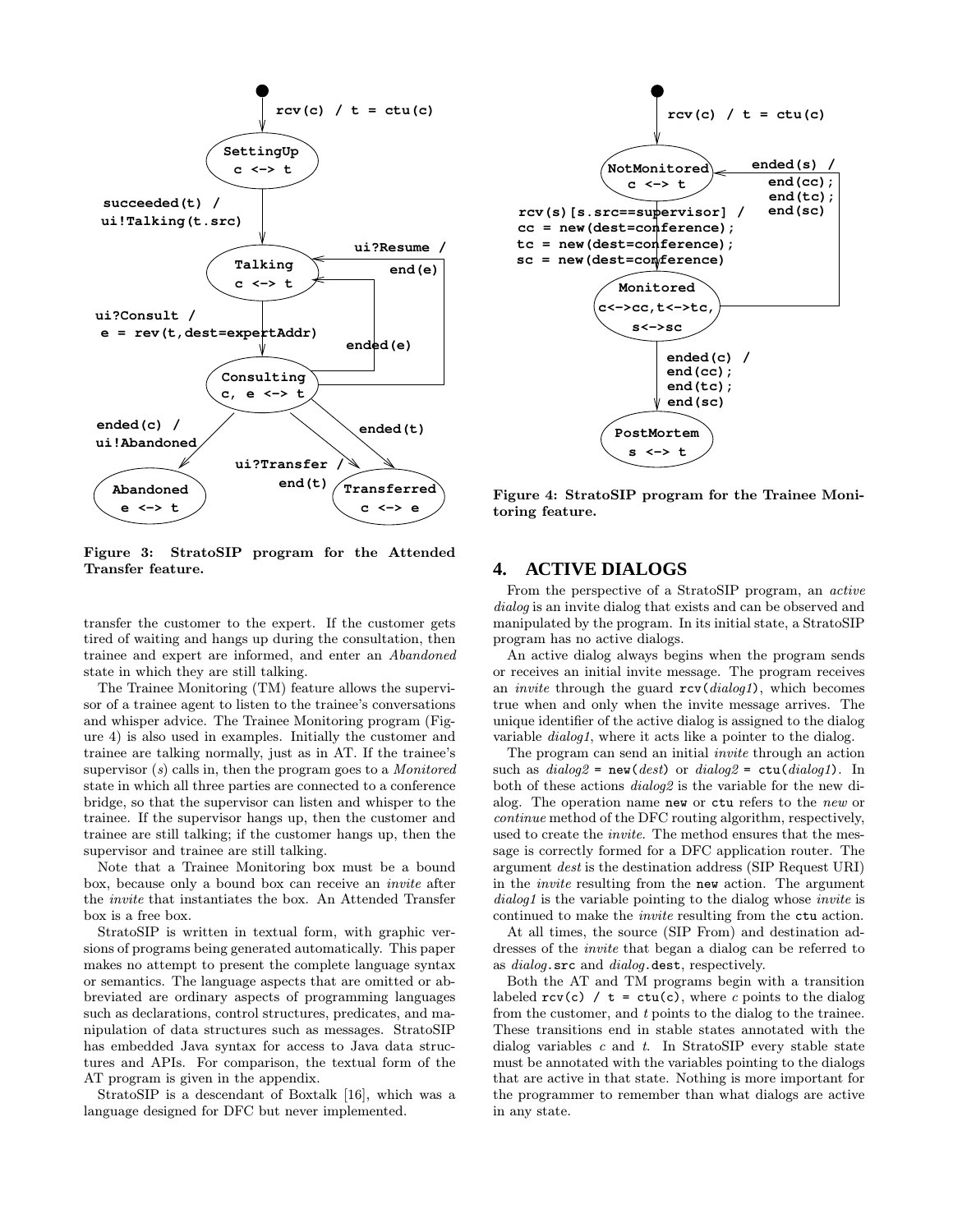In addition to rcv, new, and ctu, the only other way to create an active dialog is the operation rev for reverse. Reverse is a DFC routing method similar to continue, except that it is used when the new dialog has reversed roles with respect to the dialog it is derived from. In AT, the dialog to the consulting expert is derived from t with reverse. In t the trainee is the destination of the dialog, while in e the trainee is the source of the dialog.

In StratoSIP the four operations that create active dialogs all appear to be atomic and instantaneous. The implementation of rcv immediately replies with a 183 message to establish the dialog, and does not wait while the final response to the received invite is being determined (the final response is handled by other StratoSIP operations). The implementations of the dialog-initiating operations send the invite, but do not wait for a final response. Atomic, instantaneous operations keep programming simple, because the programmer does not need to think about concurrency.

The operations that destroy active dialogs are also atomic and instantaneous from the program perspective. The guard ended( $dialog1$ ) becomes true when the implementation receives a message indicating that the other end of dialog1 wants it to end. Depending on the SIP state of the dialog, this might be a cancel or bye request, or any failing final response to the initial *invite*. If ended( $dialog1$ ) is followed by a predicate such as [BusyHere], then the entire guard becomes true only if the message received is the matching SIP final response 486. The StratoSIP implementation automatically generates any required response to the message that makes ended true, for example  $200$  OK in response to a bye request.

To end an active dialog, a programmer uses the action end(dialog1). Depending on the SIP state of the dialog, this might entail sending a cancel or bye request, or a failing final response to the initial *invite*. If end(dialog1) is followed by a message modifier such as [Unauthorized], and if the action is implemented by sending a final response, then the final response is selected by the message modifier: 401. If a failing response must be sent and there is no message modifier, the default message type is 486.

After an ended guard or end action, the dialog is no longer active and can no longer be manipulated through Strato-SIP. The implementation automatically handles any cleanup messages.

As further programming conveniences, StratoSIP has some implicit transitions and actions that end active dialogs. First, if a program for a bound feature box has a stable state with no out-transition guarded by rcv, then that state has an implicit self-transition rcv(unwanted)/end(unwanted). Without this implicit transition the program would not be inputenabled.

Second, if a stable state with active dialog *dialog1* has no out-transition guarded by ended  $(dialoq1)$ , then it has an implicit transition with this guard, entering the distinguished terminal state in which the program has terminated.

Third, the terminal state has no active dialogs. If a transition enters the terminal state, then it has implicit actions that end all remaining active dialogs. Because of the second and third rules, the AT and TM programs need no explicit transitions out of their Abandoned, Transferred, and Postmortem states.<sup>2</sup>



Figure 5: The states and transitions of an invite dialog in StratoSIP.

Figure 5 shows the major dialog states in StratoSIP, along with the guards and actions that cause state transitions. The guard succeeded(dialog1) is satisfied by the received message first indicating that there has been success in reaching the desired party. Commonly the message that makes succeeded true of an outgoing dialog is a 200 OK in response to the initial invite. In StratoSIP incoming dialogs can also become succeeded, and messages other than 200 OK can cause the state transition. These variations are explained in Sections 5 and 6.

In AT, a transition guarded by  $succeeded(t)$  indicates that the trainee is now talking to the customer. The transition sends a message to the trainee's user interface (a Web application). On receiving this information, the application displays a Consult button for the trainee to click when needed.

In AT, ui is a non-SIP message port allowing communication between the feature and its Web user interface. A program can have any number of non-SIP message ports, which look and act like active dialogs except that they are neither created nor destroyed by dialog operations. AT also informs the user interface when it enters the Abandoned state. The messages Consult, Resume, and Transfer are sent by the user interface because of mouse clicks in the trainee's browser.

Satisfying the guard succeeded is equivalent to sending or receiving an avail message in DFC. The equivalent to unavail in DFC is a failure response to an initial invite, which satisfies the guard ended.

Whenever a dialog is active, it is possible to send and receive miscellaneous messages through the dialog, using the syntax dialog1 ! messageType and dialog1 ? messageType respectively. Section 7 will discuss this further.

#### **5. COMPOSITIONAL MEDIA CONTROL**

The state annotations in StratoSIP control media channels. If a state is annotated  $dialog1 \leftrightarrow dialog2$ , which is called a link between the active dialogs, then the implementation of the program attempts to create a media connection

```
Figure 8.
```
<sup>2</sup>Some programs need explicit transitions to the terminal state. A transition to the terminal state can be found in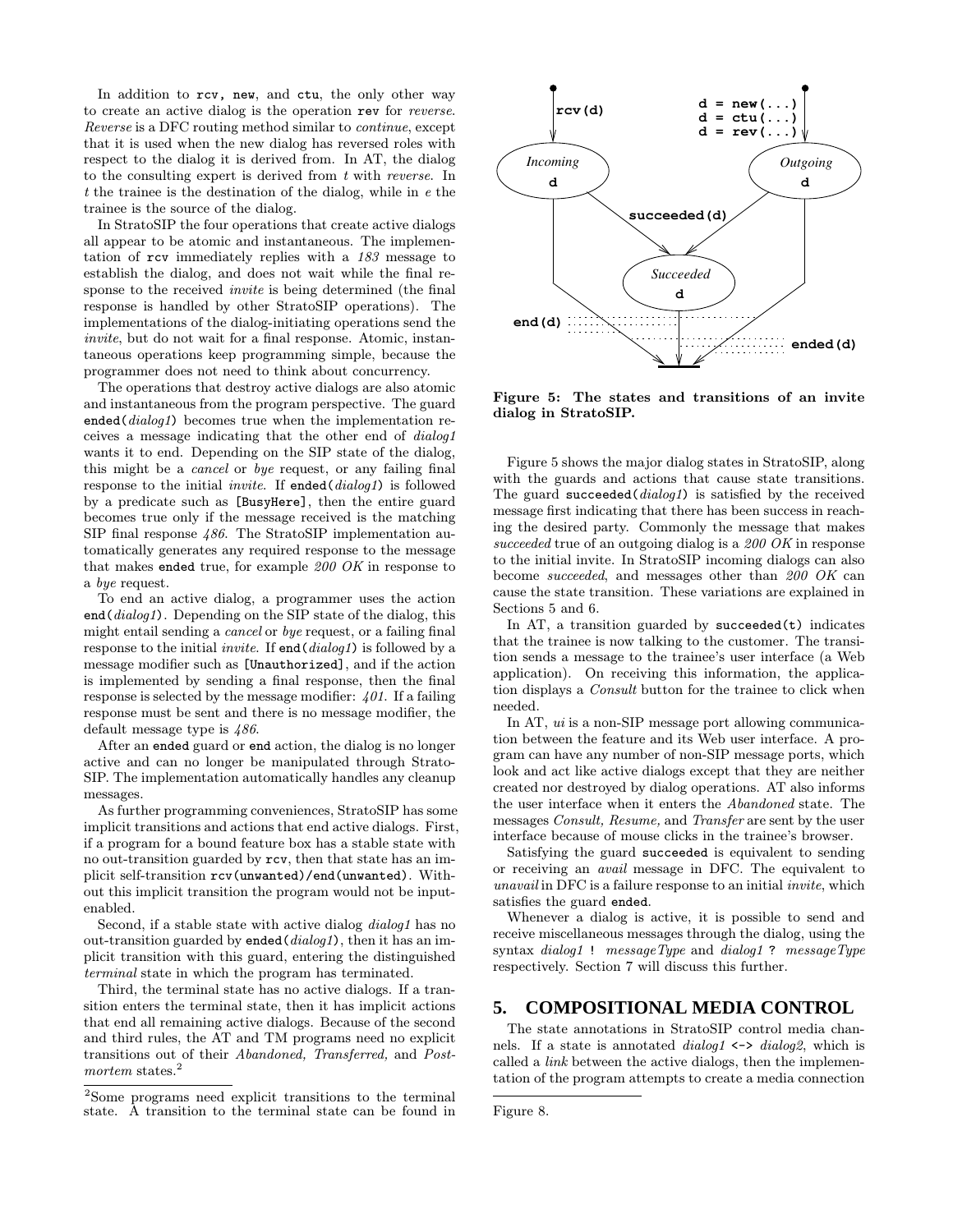

Figure 6: The composition of media control in Attended Transfer and Trainee Monitoring.

between the endpoint devices to which *dialog1* and *dialog2* lead. If a state annotation contains dialog3 standing alone, then the implementation of the program attempts to put media at *dialog3*'s endpoint device on *hold*. Holding means that a media connection is established or not, according to the choice made at the endpoint device, but even if a connection is established no actual media packets are being transmitted.

StratoSIP assumes that a SIP message contains at most one session descriptor. StratoSIP treats descriptors as wholes, so a media connection between endpoints might include multiple channels transmitting several different media.

We say that implementation of a StratoSIP program "attempts" to produce the desired media state, because no feature has unilateral control over media connections. Rather, correct media control is a composition of the states and goals of all the features in a signaling path. This is illustrated by Figure 6, which shows what happens when a trainee's address subscribes to both AT and TM.

The figure contains four snapshots that occur in numbered order. In Snapshot 1, AT is in its Talking state and TM is in its NotMonitored state. The arrows show dialogs among the customer  $C$ , the trainee  $T$ , and the two features. The dotted lines within boxes are a graphic representation of the links in the boxes' current states. The dashed line represents where there should be an actual audio channel, connecting the endpoint devices along the shortest possible path.

In Snapshot 2, the trainee's supervisor S has called in, and TM is now in the Monitored state. There is a conference server whose address is conference in the TM program. The links within the TM program have changed, and the correct media paths have changed along with them. In general, assuming that all endpoint devices want media connection, there should be a media connection between two devices if and only if there is an unbroken path of dialogs and intrabox links between them.

In Snapshot 3, the trainee has clicked "Consult" and AT is in its *Consulting* state with new endpoint  $E$  (the expert). The state in AT has new annotations (the dot shows that C is on hold) and the correct media connections have changed with the annotations. This shows clearly that correct media behavior is not determined by one feature, but rather by the composition of both of them.

Note that the implementation of AT works concurrently with all dialogs to effect the changes from Snapshot 2 to Snapshot 3. If it did one change at a time, the transition would be much slower, and there might be undesirable intermediate media states.

In Snapshot 4, the trainee has clicked "Transfer," which caused AT to change media links and end its dialog t. Because this is the same as  $TM$ 's dialog  $c$ , TM is now in its PostMortem state.

In [15] we argue that the two media-control primitives link and hold are sufficient for a wide range of applications. State annotation is all that a StratoSIP programmer does to control media for his application. The implementation of a StratoSIP program automatically performs compositional media control, so that the actual media channels are correct regardless of how many features are in the signaling path. They also work correctly when the endpoint devices alter media channels by issuing re-invite messages.

Note that the implementation of an annotation change must work correctly regardless of the state of media signaling when the change occurs. Multiple features and endpoints may be attempting changes concurrently. A nervous trainee's rapid clicking may initiate a change before the previous change has been completed. The tremendous complexity of these situations in SIP means that it would be imprudent to trust an implementation without formal anal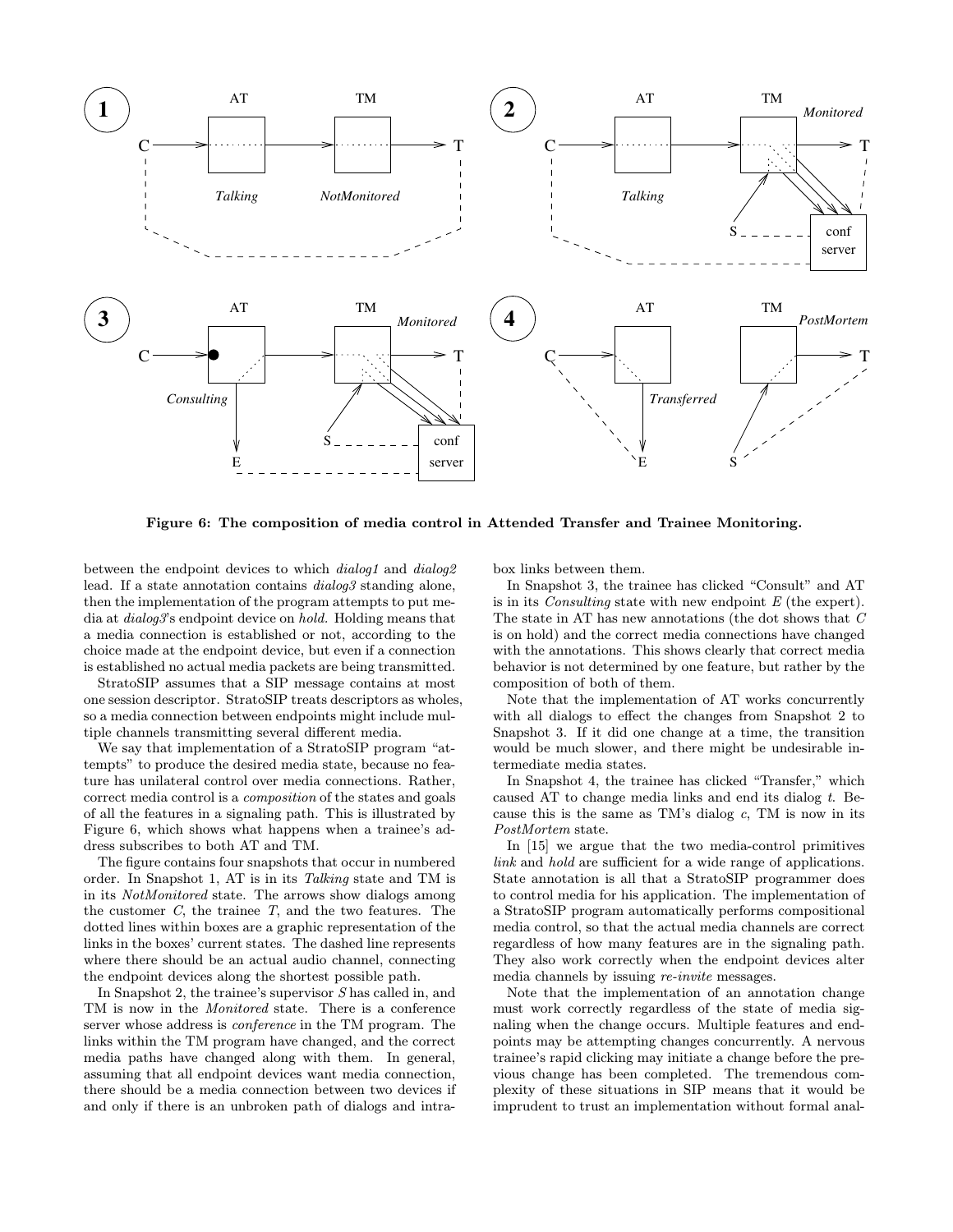ysis and verification.

Achieving correct compositional media control is no small task. Our implementation is the culmination of many years of work on this problem. In [15] we specified the problem formally in temporal logic, showed a solution, and partially verified the solution using model-checking. This solution is relatively simple because it uses a signaling protocol designed to make composition easy.

In [4] we presented a quite different algorithm that satisfies the same specification but with SIP signaling. This algorithm uses SIP in the third-party call-control style of RFC 3725. It has also been partially verified by model-checking. This is the algorithm for compositional media control built into StratoSIP.

The StratoSIP implementation of media control hides from the programmer all messages that carry session descriptions, which are the messages in *invite* and *re-invite* transactions. The implementation handles these messages automatically, doing whatever is necessary to match the current state annotations, as described in [4]. The main exception to the hiding is that a StratoSIP program has access to the nonmedia aspects of initial invites, through the operations that create dialogs.

In AT, when t receives a message causing that dialog to enter the succeeded state, the implementation will send a message with the same semantics to  $c$ , and  $c$  will also enter the succeeded state. This is another result of the link between t and c in AT.

Figure 6 also illustrates the role of precedence in governing feature interaction. If the order of the features were reversed, then when AT was in its Consulting state and TM was in its Monitoring state, the supervisor would not be able to hear or join the conversation between the trainee and the expert. Clearly the precedence order in the figure causes the features to interact in a better way.

#### **6. EARLY MEDIA**

In SIP, "early media" is media flow before the callee endpoint device has sent 200 OK indicating that the callee is present.

Most discussions of early media, for example RFC 3960, assume that the source of early media is the same as the source of non-early media, namely the callee's endpoint device. Often, however, a media channel is used for control purposes. Telephony features use the audio channel for getting information from the caller about how to handle the call, for authenticating the caller (as opposed to authenticating the device that the caller is using), and for informing the caller about the progress of the attempt to reach the callee. None of these early-media streams can come from the callee's endpoint device, because the device has not even received an invite yet.

Early media is a problem in SIP because an initial invite transaction incorporates both negotiation of the first media connection and signaling that the call has succeeded. General-purpose early media, as described above, requires separating the two. Early media is not a problem in DFC because messages can be used to set up media channels at any time; these messages are independent of status messages such as *avail* and *unavail*.

How can we approximate this aspect of DFC in SIP? The SIP Working Group showed some awareness of this problem by standardizing the reliable provisional response (RFC



Figure 7: SIP signaling for early media.

3262) and the update message (RFC 3311) soon after the second version of the SIP standard (RFC 3261). Although it seems that these extensions should solve the problem, they do not. The reason is that third-party call control relies on the following property of invite transactions: If an invite has no session description, it is soliciting an *offer* session description from the recipient. If the recipient sends a successful response, that response must carry an offer, and the inviter then sends an *answer* session description in the *ack* message. Because of this capability, the *invite* and the *offer* can come from different ends of the transaction. Neither reliable provisional responses nor update messages allow this freedom [13].

The StratoSIP approach is to use invite (and re-invite) transactions for all media control, because that is the simplest and most general solution [12]. To illustrate this solution, Figure 7 shows the SIP signaling among two user agents and a feature box with early media. The feature is Quiet Time (QT), first introduced in Section 2.

In the figure, QT acts as the recipient of the initial invite transaction, answering the offer to establish an early media session (Messages 1 and 2). The ack is labeled empty because it has no session description (Message 3).

When the early media session is over, if the caller has indicated that the call is urgent, QT solicits an offer from the UAS (Messages 4 and 5). Eventually the UAS receives an answer in the ack message that completes the transaction (Message 9).

Because the protocol states on its left and right are different, QT must continue the rightward invite transaction (Messages 4, 5, and 9) with a different leftward re-invite transaction (Messages 6, 7, and 8). These message translations illustrate the fact that programming a SIP B2BUA to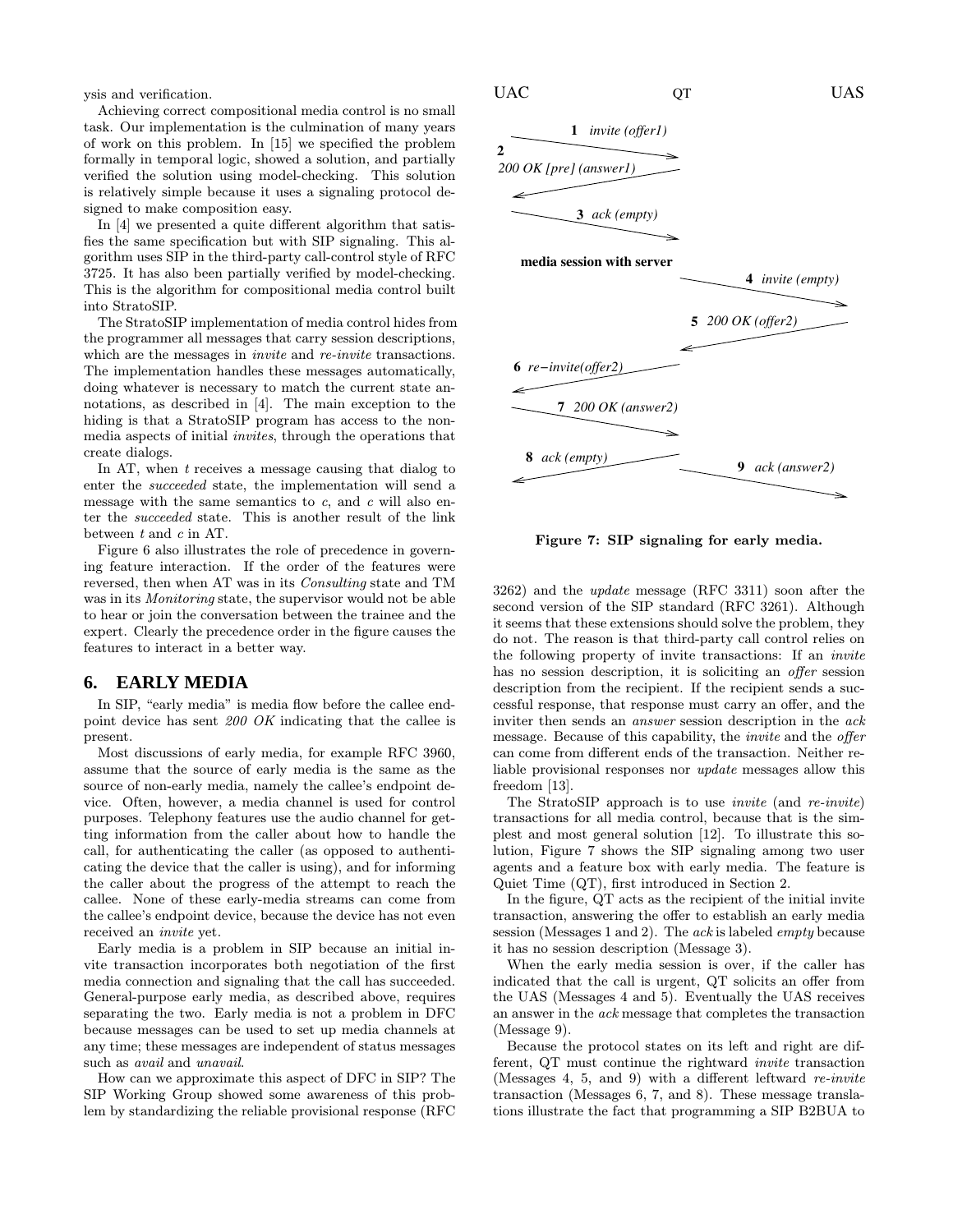

Figure 8: StratoSIP program for the Quiet Time feature.



Figure 9: StratoSIP program for the Record Voice Mail feature.

act transparently often entails far more work than merely relaying messages from side to side.<sup>3</sup>

With this approach, one problem remains. On receiving Message 2, the UAC or any feature between the UAC and QT, such as Record Voice Mail (RVM), think that the callee is now present. A human caller will quickly learn the difference, but RVM will not, and will go permanently transparent. As explained in Section 2, it is essential for composition that RVM be triggered by call failure, which is now impossible because 200 OK precludes failure of the initial invite.

We solve this problem by attaching a *preliminary* tag (*pre*) to any SIP message, such as Message 2, that is not meant to convey final success of the initial invite transaction. This tag decouples status from media signaling, as in DFC. If RVM is to the left of QT in Figure 7, the 200 OK  $[pre]$  (answer1) will not make *succeeded* in its dialog true, but the subsequent re-invite will. Figures 8 and 9 show the StratoSIP programs for QT and RVM.

On receiving an initial invite, QT initiates a new dialog to a VoiceXML server, passing the server a URL pointing to a script. (The URL is supplied by the message modifier [QTscript].) In the Prompting state the VoiceXML server is linked to the caller.<sup>4</sup> Following the script, the server plays an announcement to the caller and then prompts for a touchtone indicating whether the call is urgent. Unlike the Web interface to the AT feature, the server returns the results to QT in SIP info messages (RFC 2976).

Note that the link inside Prompting is written with a tilde rather than a hyphen. (Ignore the state annotation after the slash, which will be explained in Section 7.) This means it is a prelink, which acts in all respects like a link except that it does not propagate final success from dialog  $r$  to dialog  $i$ . The prelink causes Message 2 in Figure 7 to have a pre tag.

If the caller says his call is urgent, then  $\mathrm{QT}$  continues i to o and enters a state with a normal link. Because of it, dialog success from the right (Message 5, which has no pre tag) propagates to the left (Message 6 has no tag).

A normal link propagates success but does not generate it. If there were another feature with early media to the right of QT, then Message 5 would have a pre tag, and so would Message 6.

If the caller says his call is not urgent, then QT goes to the distinguished terminal state, which is represented graphically by a bar. An implicit action will end  $i$  by sending bye. If RVM is to the left of QT, it experiences the end of dialog o before o has succeeded. RVM interprets this as call failure, and is triggered to connect the caller with a voicemail server.

StratoSIP also has two versions of the state annotation for holding a dialog. If a state is annotated with a dialog variable not linked to another dialog variable but preceded by a tilde, the annotation is called a prehold. The difference between normal hold and prehold is that prehold does not generate success. In other words, if there is a transition with guard  $\text{rcv}(dialoq1)$  going into a state in which  $dialoq1$  is held normally, then the implementation responds with a normal 200 OK. If a transition with the same guard goes into a state in which dialog1 is preheld, then the implementation responds with 200 OK with a pre tag.

When StratoSIP features interact with other SIP elements, they receive no pre tags, and the pre tags they send are ignored. This loss of information reduces the ability of features to discriminate cases, but causes no other harm [12].

# **7. STATUS MESSAGES**

The previous three sections show how the StratoSIP primitives for active dialogs, compositional media control, and early media automatically handle the SIP messages involved in creating invite dialogs, destroying them, and controlling media sessions. These are the request types invite, ack, cancel, and bye, and all their final responses. None of these messages is manipulated directly by a StratoSIP programmer.

We call other SIP messages status messages, and allow

<sup>&</sup>lt;sup>3</sup>It is also necessary to reformat the session descriptions between the two transactions, because the channel order in offer2 may not match the channel order in offer1.

<sup>&</sup>lt;sup>4</sup>Note that QT's dialog with the media server is not shown in Figure 7. To give more detail, *offer1* is sent to the server, and *answer1* is received from the server.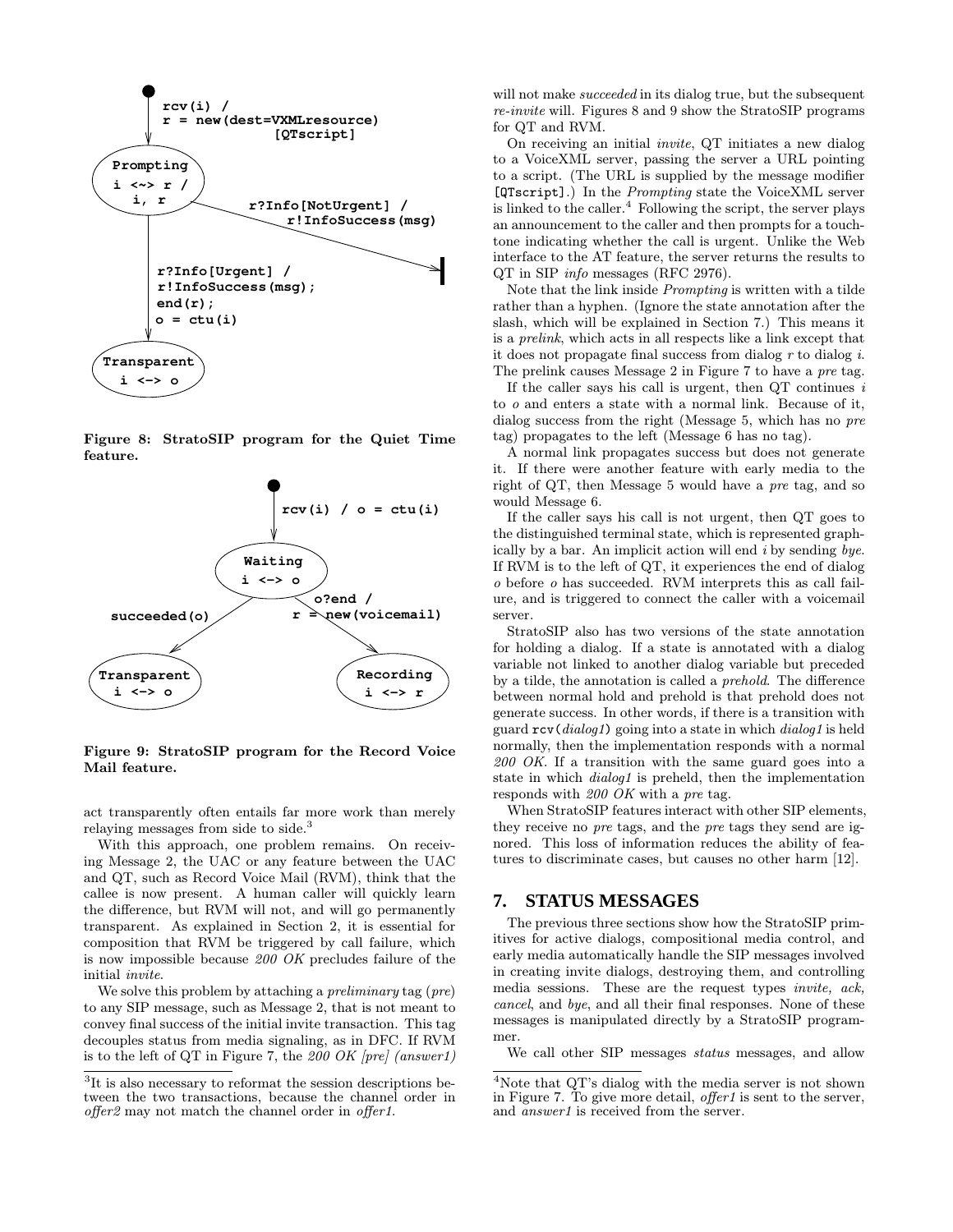programs direct access to them. At the same time, Strato-SIP has mechanisms for dealing with them implicitly if desired. These implicit mechanisms are convenient, and they also serve the important purpose of ensuring well-defined default handling of every message. Without them, StratoSIP programs would not be input-enabled.

The current StratoSIP types for these messages are Ringing or 180, Forwarded or 181, Queued or 182, Progress or 183, Info, InfoSuccess, InfoFailure, Options, OptionsSuccess, and OptionsFailure. RFC 3261 says that options requests and their responses can occur within invite dialogs. The provisional responses above are all unreliable.

Register and message requests are not included in this list because they do not belong in invite dialogs (RFCs 3261 and 3428, respectively). Subscribe and notify requests can be sent within invite dialogs (RFC 2543), but, following the advice of RFC 5057, StratoSIP does not allow it. Subscribe, notify, refer, prack, update, and reliable provisional responses will be discussed further in Sections 9 and 10.

Message types can be used as patterns in guards, with optional predicates, such as r?Info[Urgent] in the QT program. Message types can be used as constructors in actions, with optional message modifiers, such as  $r!$ InfoSuccess(msg) in QT. Every constructor for a response type takes as a mandatory argument the message to which it is a response. msg is a built-in StratoSIP variable, defined during the execution of a transition as holding the message that triggered the transition.

Status messages can be handled explictly, as described in the previous paragraph. If a status message is not handled explicitly, then implicit mechanisms take over. Not surprisingly, if a request or  $18x$  message is received from a dialog that is linked to another dialog, implicit handling of the message is to forward it to the other dialog. If a request or 18x message is received from an dialog that is held, implicit handling of the message is to save it in a forwarding queue for that dialog. If two dialogs are newly linked, and one has a nonempty forwarding queue, then the queued messages are immediately forwarded to the other dialog.<sup>5</sup>

Implicit handling of status responses is different, because responses must go where the requests came from. If a received response corresponds to a request generated by this feature, then the response is dropped. If a received response responds to a request that came from a dialog, and that dialog is still active, then the response is sent to that dialog.

Most of the time, the relationships among active dialogs governing media and status are the same. Dialogs are statuslinked or status-held in the same way that they are medialinked or media-held. For those states in which this is not the case, an optional set of state annotations after a slash indicates the status links and holds.

This is illustrated by the Prompting state of the QT program. The two dialogs are media-linked but not statuslinked, because status messages from i are intended for the callee, and status messages from  $r$  are intended for the feature. If the feature proceeds to the Transparent state, then all queued status messages from  $i$  will be forwarded to  $o$ .

## **8. IMPLEMENTATION**

SIP Servlet containers are application servers running SIP,

HTTP, and converged applications. Figure 10 shows the runtime environment of our implementation of StratoSIP, which is designed for SIP Servlet containers. A SIP Servlet container can run in the network or in an endpoint [3].

**SIP application server** (running in endpoint or network)



#### Figure 10: The runtime environment of our implementation of StratoSIP.

The current standard for SIP Servlet containers [7] provides for a deployer-supplied application router and an API to it. This API was designed with DFC in mind, and a DFC router is part of our ECharts for SIP Servlets (E4SS) suite of open-source tools [5]. There are now several implementations of the new SIP Servlet standard, including open-source implementations, so that anyone can run a SIP Servlet container equipped with a DFC application router.

Each StratoSIP program runs as a SIP servlet. Strato-SIP is compiled into the ECharts language [1], which is also part of our ECharts for SIP Servlets (E4SS) suite of opensource tools. ECharts is compiled into Java, so all StratoSIP programs become applications in Java.

The implementation of StratoSIP also includes a library to support the four principal abstractions described in this paper. The SIP signaling to implement the abstractions has been modeled in Promela and partially verified using the model-checker Spin. For intuition about how the models look and what kind of verification can be done, see the similar work in [13].

As mentioned in Section 6, behavior that is transparent at the level of StratoSIP abstractions is often far from transparent at the level of the SIP implementation. Nevertheless, we are sensitive to the expectation that end-to-end signaling will be preserved by network elements. In our implementation we have taken care to preserve end-to-end signaling whenever possible.

At the time of this writing we have a StratoSIP-to-ECharts translator and have completed much of the StratoSIP library. Because we still lack runtime support for early media, handling of SIP status messages, and some other details, not all StratoSIP programs will run yet. Examples of programs that can run now, for example Attended Transfer, have been tested extensively with the testing tool KitCAT [10]. We expect to complete implementation of the initial

<sup>5</sup>There is an explicit action to clear the queue at any time, which can be used when this is not appropriate.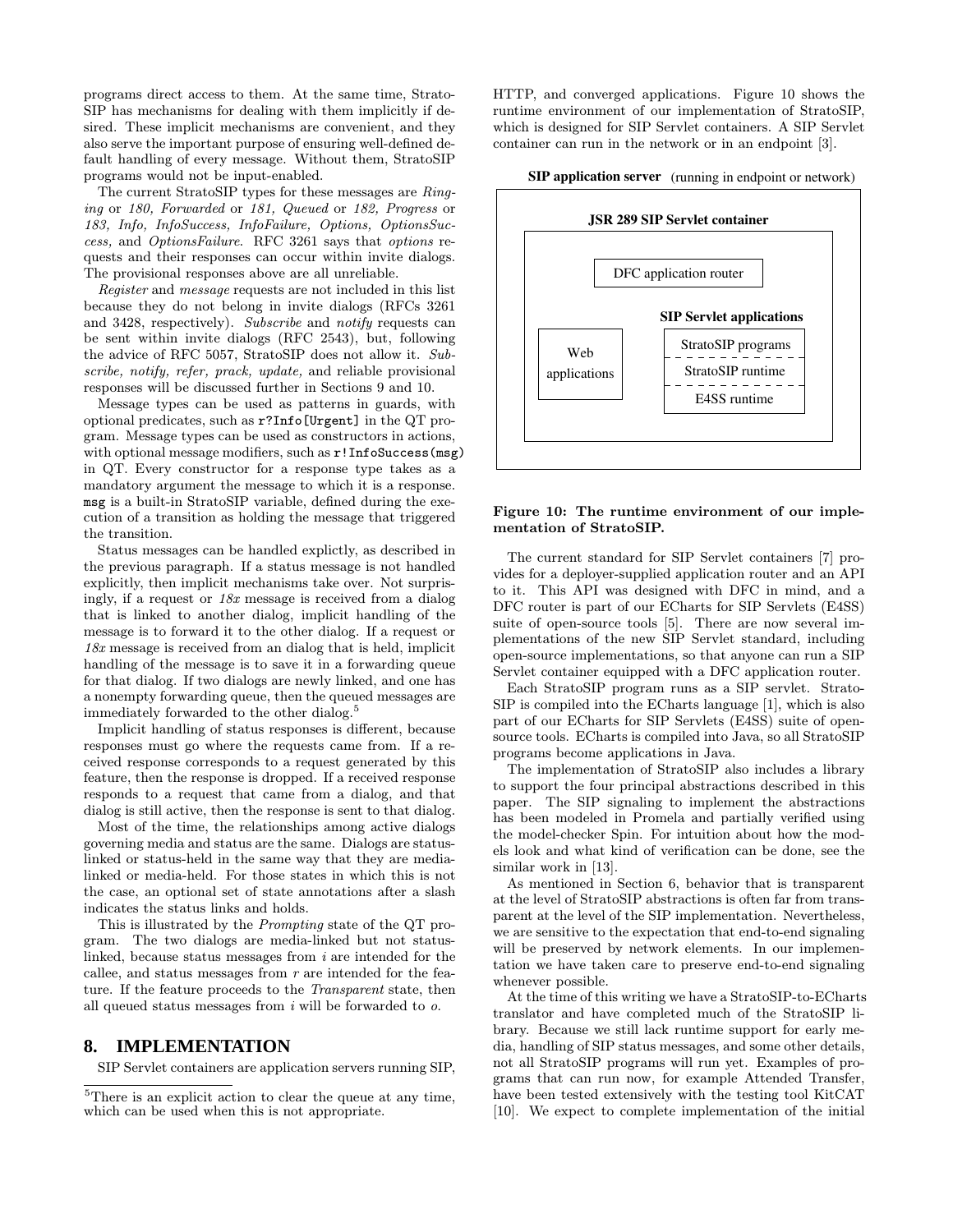

Figure 11: Attended Transfer and Trainee Monitoring implemented with refer, replaces, and join.

version of StratoSIP by the end of 2009.

Because a StratoSIP program runs as a servlet in a SIP Servlet container, its performance depends primarily on the container. We test routinely on at least one commercial and one open-source container, in order to head off any performance or integration problems that may arise.

#### **9. RELATED WORK**

Other high-level, domain-specific languages have been proposed for programming SIP services. As a fairly representative sample, we consider LESS, CPL, SPL, and Appel.

LESS [11] is intended primarily for services in endpoint devices. CPL ([9], RFC 3880) and SPL [8] are intended primarily for services in proxies. All are focused on routing logic, with LESS and CPL being more convenient than StratoSIP for constructing decision trees that govern how initial invites are redirected or otherwise handled. None is compositional, performs media control, or can be used to program B2BUAs.

Appel [2] is a language for expressing policies. These policies often concern routing logic, but may extend beyond the handling of initial *invites* to such area as mid-call conferencing. However, the programming capabilities of Appel are similar to those of LESS, CPL, and SPL. They fall far short of what would be necessary to implement features such as mid-call conferencing.

Feature function alone is not the only reason for choosing B2BUAs over proxies. For example, some readers may have noticed that our Record Voice Mail feature is a B2BUA, while most SIP implementations of redirection on failure (of which RVM is a special case) are proxies. Proxies are simpler than B2BUAs, so it might seem that making RVM into a B2BUA is an unnecessary complication.

StratoSIP RVM, however, works well in composition with other features, even features such as QT that use early media that is not from the callee's endpoint. A proxy RVM would fail to work in this situation, first because success of the early-media session would switch its function off, and second because (once the initial invite had succeeded) it could not initiate a new dialog with the voicemail server.

ECharts is a programming language featuring dynamic, hierarchical, and concurrent finite-state machines [1]. ECharts for SIP Servlets (E4SS) [5] offers a library of fragments, which are SIP-oriented finite-state machines that can be nested in the states of application programs.

Because we have used E4SS ourselves for some time, we can make a direct comparison between StratoSIP and E4SS programs. The top-level E4SS program for Attended Transfer has 9 states and 14 transitions. It uses one applicationspecific embedded finite-state machine and (directly or indirectly) 8 library fragments. Although an application programmer need not write fragments, he must understand them quite well. There are transitions at the top level, for example, whose guards examine the current states down to 3 or even 4 levels of nesting. The E4SS program for Attended Transfer does not control media compositionally, and it has not been verified.

Our final comparison is not to another programming language, but rather to another style of using SIP. As explained in Section 5, StratoSIP is implemented using the third-party call-control style of signaling (RFC 3725). Some SIP applications, particularly localized applications such as IP PBXs, now implement switching of media channels with the refer method and replaces and join headers (RFCs 3515, 3891, and 3911, respectively). RFC 4579 explains how to do conferencing with refer, replaces, and join.

Figure 11 shows how these capabilities can be used to produce the same behavior as produced by Figure 6. To explain the signaling behavior very informally, the change from Snapshot 1 to Snapshot 2 is initiated by two major messages: (1)  $S$  invites  $T$ , with a *join* header asking to join  $T$ 's current dialog, and  $(2)$   $T$  sends refer to  $C$ , requesting it to replace its current dialog with one to the conference server. The change from Snapshot 2 to Snapshot 3 is also initiated by two major messages: (1)  $T$  sends refer to the conference server, requesting it to put  $C$  on hold, and  $(2)$  T sends *refer* to the conference server, requesting it to call E. The change from Snapshot 3 to Snapshot 4 is initiated by three major messages: (1) T sends refer to C, requesting it to replace its current dialog with one to  $E$ . (2)  $T$  sends bye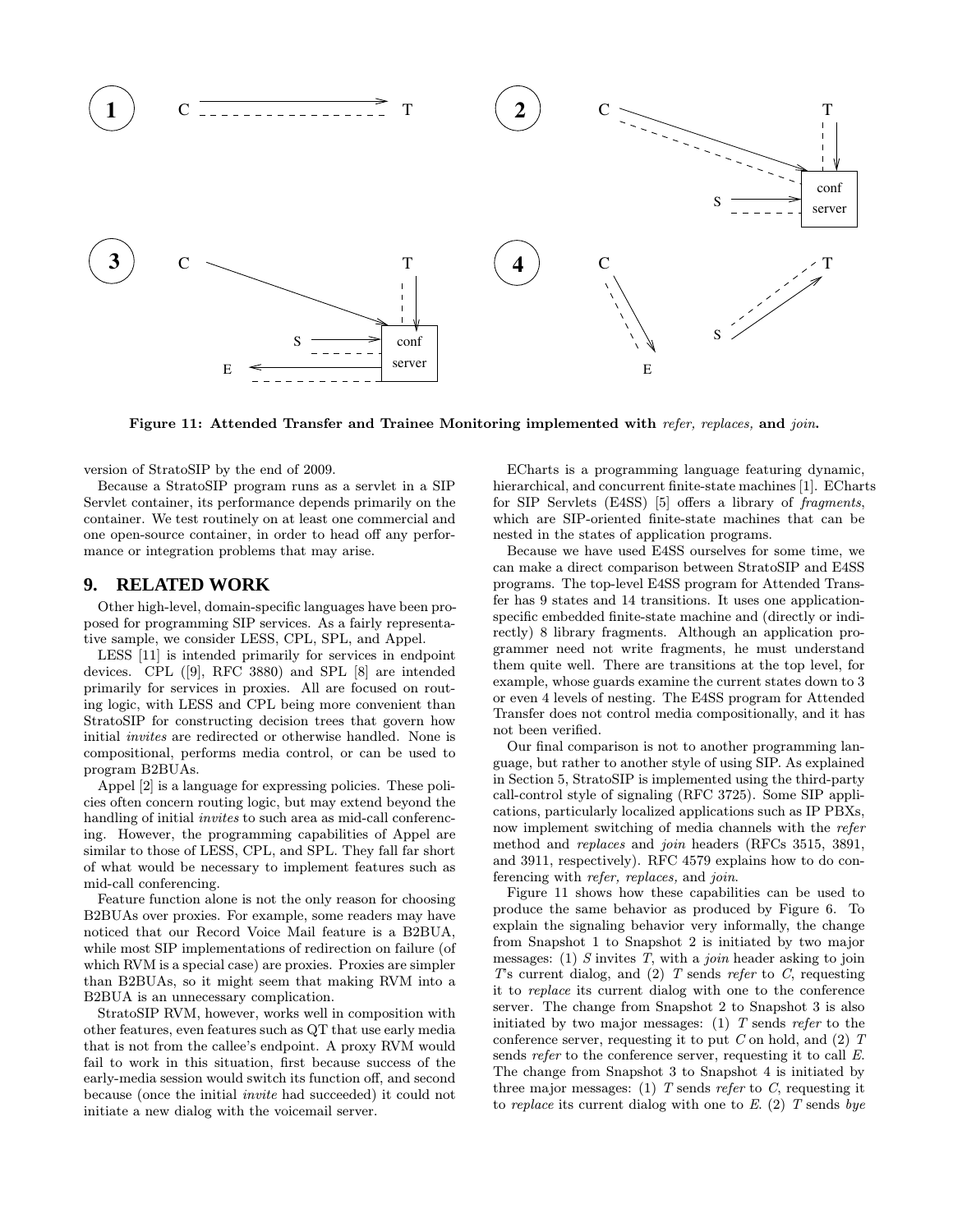to the conference server. (3)  $S$  invites  $T$ .

There are many differences between the two implementations. First, unlike the StratoSIP implementation, the refer implementation has no separation of signaling and media the media paths are the same as the signaling paths. This made the refer solution much easier to invent than the StratoSIP solution.

Second, the StratoSIP solution composes with features in other network elements, while the refer solution does not. With the StratoSIP solution, if there are other network elements (proxies, application servers) in the signaling paths between the endpoints and StratoSIP features, the other network elements will continue to work as expected. Because the refer implementation allows endpoints to instruct each other directly to destroy dialogs and create new ones, if there are network elements in the original signaling paths, most likely they will be lost when the signaling paths move.

Third, whether the StratoSIP features are located in the network or in the endpoints, a StratoSIP feature composes with other StratoSIP features, while the refer features do not compose with other refer features. The StratoSIP AT and TM programs are the same, whether they are running alone or together. To make refer implementations of AT and TM work together, on the other hand, it is necessary to rewrite both programs completely.

Fourth, the StratoSIP solution requires far less signaling. With the StratoSIP features running in  $T$ 's endpoint, to implement the example scenario from no calls at all to Snapshot 4 (except with no TM Postmortem state) requires 48 messages between endpoints. To perform the same work, the refer solution requires 81 messages.

Fifth, the StratoSIP solution only requires endpoints to know basic  $\text{SIP}$ <sup>6</sup> while the *refer* solution requires implementation of several extensions.

Sixth, in Snapshot 4, the StratoSIP solution has a signaling hairpin because the signaling path between  $C$  and  $E$  goes through AT (wherever it is located), even though AT and its subscriber T are no longer involved in this connection. The refer solution has no signaling hairpin. We will address this disadvantage in future work.

## **10. FUTURE WORK**

The version of StratoSIP described in this paper is our first, and not surprisingly needs many improvements.

We have already planned two major extensions for features that StratoSIP does not currently handle. One extension will make it possible to program a feature handling an arbitrary number of active dialogs. Currently there is a distinct dialog variable for each active dialog, which means that a program can handle only a fixed number of them. The other extension will make it possible to control separate media channels separately. Currently all the media channels in a session description must be controlled as a unit, because session descriptions are not dissected.

Another aspect of StratoSIP that needs improvement is its integration with full SIP. The additional SIP messages that can carry session descriptions are reliable provisional responses, prack requests and responses, and update requests and responses. Although compositional media control does

not require them, there is no intrinsic reason why the implementation cannot be extended to handle them when they are received. The language should also be extended to handle subscribe and notify requests within invite dialogs. These are problematic only because of their interaction with the definition of invite dialogs (RFC 5057).

Two remaining aspects of SIP are, from our perspective, very troublesome. One is refer requests, for the reasons explained in Section 9. The other is the fact that SIP signaling is not necessarily FIFO [13]. We think that SIP signaling should be FIFO, and that refer requests should not be used except within well-defined boundaries such as those of IP PBXes. Further study will be needed to decide whether to accommodate them in StratoSIP.

The generation of progress tones such as "ringback" and "busytone" is surprisingly tricky, for two reasons. One reason is that progress tones are a major source of feature interactions; the other reason is that SIP as implemented in most endpoint devices is overly restrictive. Both of these issues are explained in detail in [12]. It would be worthwhile to develop some general strategies for correct and robust handling of progress tones, and to build them into StratoSIP.

Another important area for future work is optimization. In particular, it would be nice to get rid of the StratoSIP hairpin mentioned in Section 9. There is no conceptual problem, because when there is a signaling hairpin through the Attended Transfer feature, it has become permanently transparent. The challenge is to design and verify a distributed algorithm, initiated by AT, to remove AT from the signaling path.

Finally, we are very interested in converged services, combining telecommunications with Web services. At present StratoSIP programs have embedded Java code to interface with Web services. In the future, we hope to support convergence with more abstract mechanisms.

#### **11. CONCLUSION**

Although StratoSIP is a new language, its major abstractions have evolved from research that has been going on for ten years. Their long history of experience and refinement gives us confidence that they are useful and sound. The design of StratoSIP shows that they can be combined in a simple and attractive language.

Using StratoSIP, it is not difficult to program SIP B2BUAs that perform media control. The programs are guaranteed to use SIP signaling correctly, to compose automatically with other StratoSIP programs, and to preserve end-to-end signaling whenever possible.

As StratoSIP matures and becomes ready for use outside our laboratory, it should improve the implementation quality of deployed SIP services. It might also cause a significant increase in the number of people who are qualified to develop them.

#### **Acknowledgments**

We are grateful for the many contributions of our colleagues, Hal Purdy and Venkita Subramonian, to this work.

## **12. REFERENCES**

[1] G. W. Bond. An introduction to ECharts: The concise user manual. http:// echarts.org.

 $6$ Section 6 introduced the *pre* tag, which is our own nonstandard extension to SIP. However, endpoints never need to send or interpret these tags.